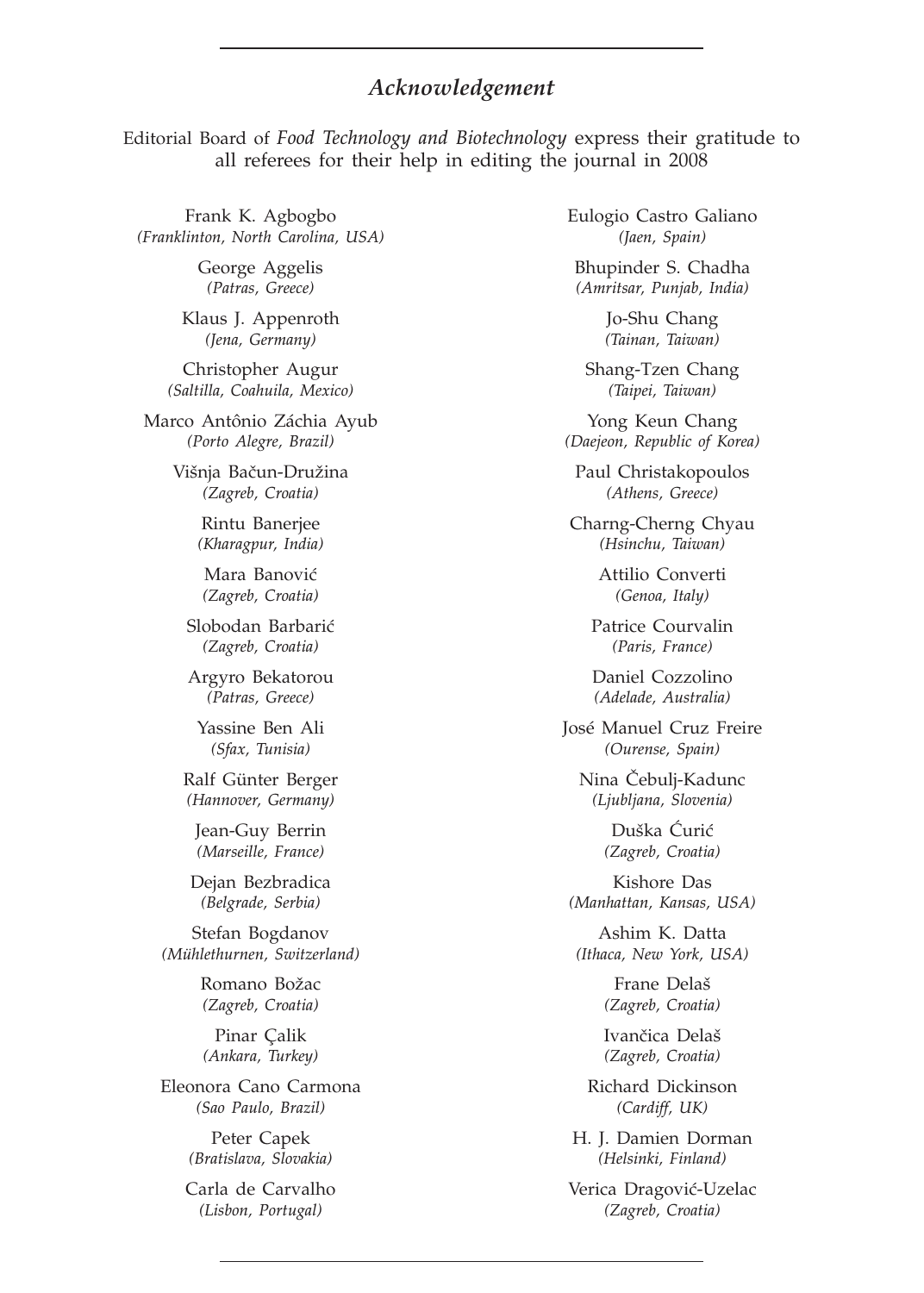*(El-Minia, Egypt)* Ferruh Erdogdu *(Mersin, Turkey)* Ernesto Favela-Torres *(Iztapalapa, Mexico)* Isabel Cristina Fernandes Rodrigues Ferreira *(Braganca, Portugal)* Gilles Feron *(Dijon, France)* Vicente Ferreira *(Zaragoza, Spain)* Suzana Ferreira-Dias *(Lisbon, Portugal)* Jan Fiedurek *(Lublin, Poland)* Birte Fonnesbech Vogel *(Lyngby, Denmark)* Joseph F. Frank *(Athens, Georgia, USA)* Mladen Franko *(Nova Gorica, Slovenia)* Hideki Fukuda *(Kobe, Japan)* Tendekayi Henry Gadaga *(Rome, Lesotho)* Francisco García-Cánovas *(Murcia, Spain)* Manuel García Roig *(Salamanca, Spain)* Youssef Gargouri *(Sfax, Tunisia)* Paolo Giudici *(Reggio Emilia, Italy)* Božidar S. Grabarić *(Zagreb, Croatia)* Slobodan Grba *(Zagreb, Croatia)* Leo J. L. D. van Griensven *(Wageningen, The Netherlands)* Ashu Gulati *(Palampur, Himachal Prades, India)* Danko Hajsig

Hesham M. A. El-Komy

*(Zagreb, Croatia)*

Felix Hernández *(Castellón, Spain)*

D. Mark Hodges *(Kentville, Nova Scotia, Canada)*

> Predrag Horvat *(Zagreb, Croatia)*

Dubravka Hršak *(Zagreb, Croatia)*

Quihui Hu *(Nanjing, PR China)*

Dimitris Iconomou *(Athens, Greece)*

Yueming Jiang *(Guangzhou, PR China)*

Rod B. Jones *(Knoxfield, Victoria, Australia)*

> Akira Kanazawa *(Sapporo, Japan)*

Maria Kanellaki *(Patras, Greece)*

Sunil K. Khare *(Hauz-Khas, New Delhi, India)*

> Hak-Ryul Kim *(Daegu, Korea)*

Tomislav Klapec *(Osijek, Croatia)*

Željko Knez *(Maribor, Slovenia)*

Draženka Komes *(Zagreb, Croatia)*

Olivera Koprivnjak *(Rijeka, Croatia)*

Yaroslav Korpan *(Kiev, Ukraine)*

Naim Košarić *(London, Ontario, Canada)*

Yiannis Kourkoutas *(Patras, Greece)*

Karin Kovačević Ganić *(Zagreb, Croatia)*

> Branko Kozulić *(Zadar, Croatia)*

Tsung Min Kuo *(Peoria, Illinois, USA)*

Lukasz A. Kurgan *(Emondton, Canada)*

Želimir Kurtanjek *(Zagreb, Croatia)*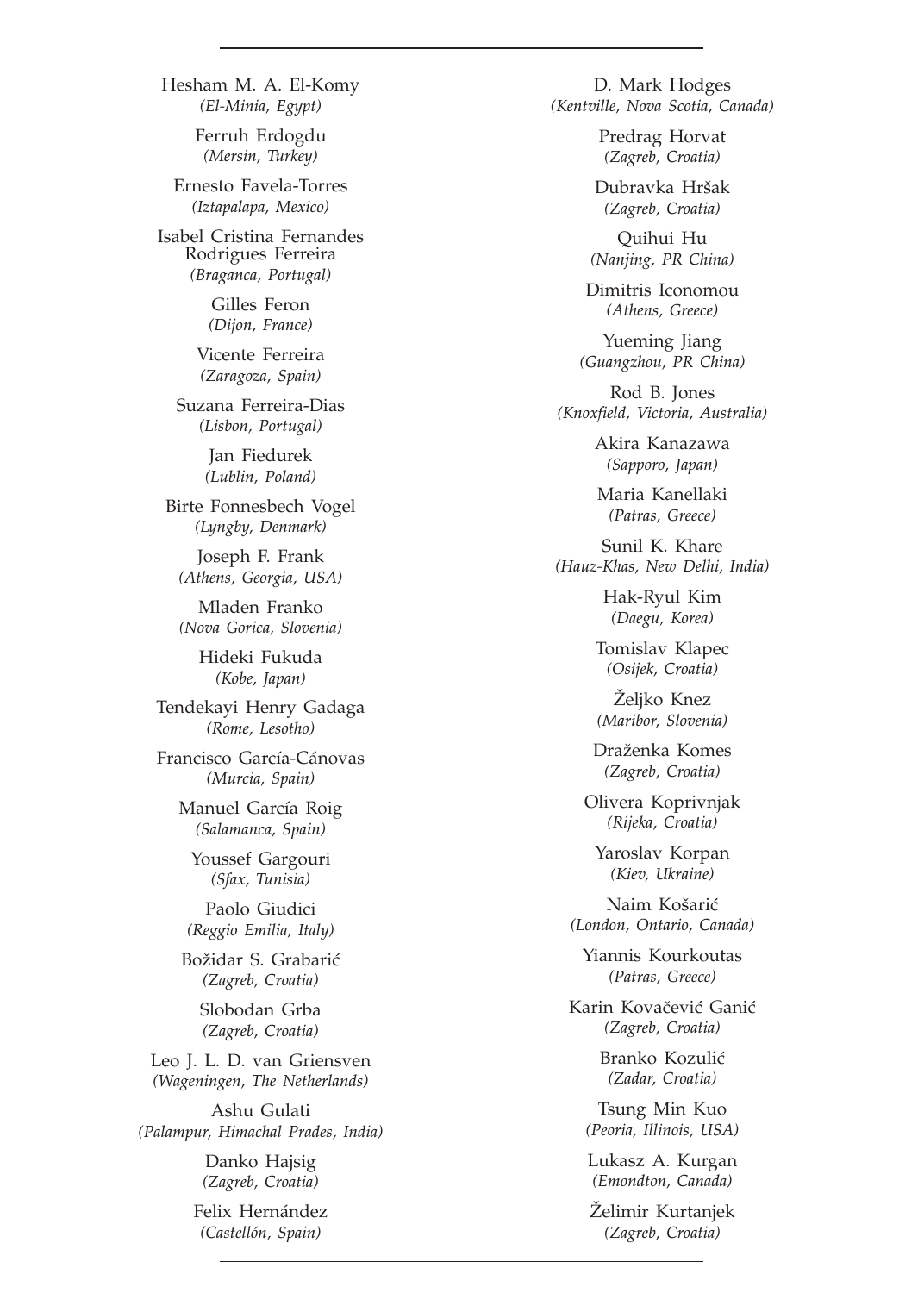Jaromír Lachman *(Prague, Czech Republic)*

Vladimir Larionov *(Bethesda, Maryland, USA)*

Christian Larroche *(Clermont-Ferrand, France)*

> Vesna Lelas *(Zagreb, Croatia)*

Juliano Lemos Bicas *(Campinas, São Paulo, Brazil)*

> Yaw-Kuen Li *(Hsinchu, Taiwan)*

Yau Yan Lim *(Selangar, Malaysia)*

Vladimir Marić *(Zagreb, Croatia)*

Nelson Marmiroli *(Parma, Italy)*

Pirjo Mattila *(Jakioinen, Finland)*

Stephan Mauersberger *(Dresden, Germany)*

> Stéphane Maury *(Orléans, France)*

> Baltasar Mayo *(Villaviciosa, Spain)*

Michael McInerney *(Norman, Oklahoma, USA)*

> Anne S. Meyer *(Lyngby, Denmark)*

Boris Mildner *(Zagreb, Croatia)*

Saroj Mishra *(New Delhi, India)*

David Alexander Mitchell *(Curitiba, Paraná, Brazil)*

> Didier Montet *(Montpellier, France)*

Lorenzo Morelli *(Piacenza, Italy)*

Vladimir Mrša *(Zagreb, Croatia)*

Muralee G. Nair *(Lansing, Michigan, USA)*

> Yeshayahu Nitzan *(Ramat-Gan, Israel)*

Maricê Nogueira de Oliveira *(São Paulo, Brazil)*

> Kazuyoshi Ohta *(Miyazaki, Japan)*

James P. Osborne *(Corvallis, Oregon, USA)*

> Ashok Pandey *(Trivandrum, India)*

Maria Papagianni *(Thessaloniki, Greece)*

Seraphim Papanikolaou *(Athens, Greece)*

Ro-Dong Park *(Kwangju, South Korea)*

Antonella Pasqualone *(Bari, Italy)*

Sari Pennings *(Edinburgh, Scotland, UK)*

Rosa Ana Pérez Martín *(Alcalá de Henares, Madrid, Spain)*

> Miklós Pesti *(Pecs, Hungary)*

S. G. Prapulla *(Karnataka, India)*

Ruchipad B. N. Prasad *(Hyderabad, India)*

Parukuttyamma Prema *(Trivandrum, India)*

> Desanka Rade *(Zagreb, Croatia)*

Sandra Rainieri *(Sukarrieta, Spain)*

Fernando Ramos *(Coimbra, Portugal)*

Venkateswar Linga Rao *(Hyderabad, India)*

> Vladimir Rapić *(Zagreb, Croatia)*

Gopal Reddy *(Hyderabad, India)*

Catherine M. G. C. Renard *(Avignon, France)*

José Augusto Rosario Rodrigues *(Campinas, Brazil)*

> Susana Rodríguez Couto *(Tarragona, Spain)*